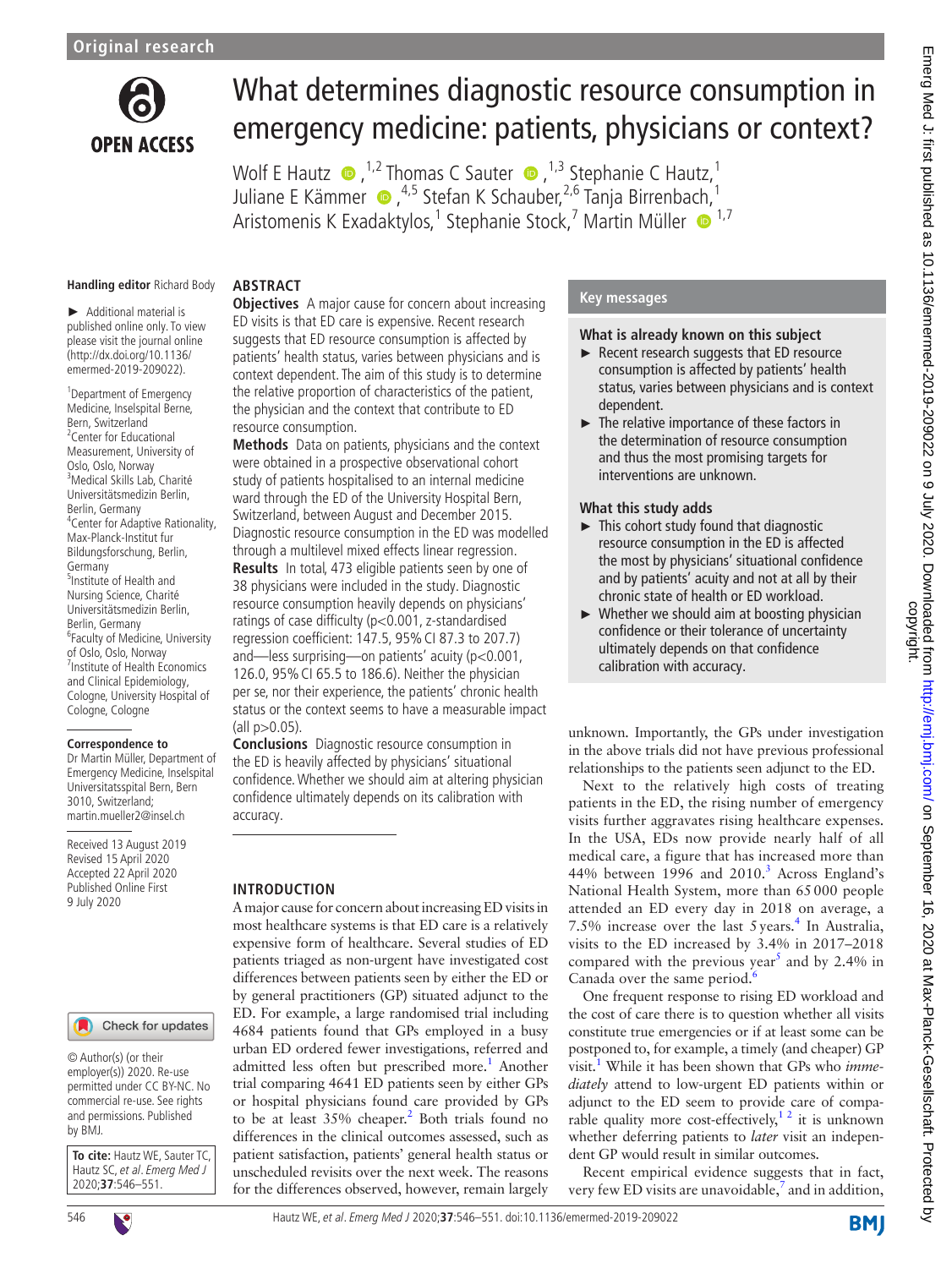there is a paucity of GPs in many European countries. It thus seems unlikely that the demand for and the cost of ED care will decrease in the near future or can be substantially affected by strategies encouraging presentation elsewhere. Consequently, how the available ED resources are used becomes a crucial question to maintain operational availability of emergency care. It is thus important to understand the factors that determine ED resource consumption as well as the comparative magnitude of their effects.

In a fully rational world, one would expect ED resource consumption to result from patients' acuity and their chronic conditions only. Indeed, ED resource usage is highest in both very young infants<sup>[8](#page-5-7)</sup> and the elderly.<sup>[9](#page-5-8)</sup> Not surprisingly, patients in more urgent triage categories also take up more ED resources than healthier patients $10$  and some conditions, such as intoxications, require comparatively more resources than others. $11$ 

However, the use of diagnostic resources also varies between physicians, even for identical patients. Lawton and colleagues recently demonstrated, in a vignette study, that less experienced emergency physicians employ more resource-intensive patient management strategies than their more experienced colleagues do.[12](#page-5-11) Similarly, less experienced residents ordered up to five times as many diagnostic tests per patient than their more experienced peers in a large retrospective analysis of diagnostic test ordering behaviour in internal medicine.<sup>13</sup>

One potential driver for these findings may be physicians' (un)certainty in their diagnoses. GPs respond to uncertainty by ordering more diagnostic tests<sup>14</sup> and those with lower tolerance of uncertainty generate higher costs.<sup>15</sup> Arguably, gathering more information in a situation where one is uncertain seems reasonable and should be encouraged in the best interest of patients.<sup>1617</sup> However, a physician's general intolerance of uncertainty could lead to overly defensive medicine and should thus be subjected to (educational) interventions. Because of these differences in their consequences, physicians' situational uncertainty (a state) and their tolerance of uncertainty in general (a trait) should be carefully distinguished.<sup>[17](#page-5-16)</sup>

Next to the patients and physicians' characteristics, contextual factors such as workload, crowding and waiting times (time to first ED physician contact) also affect ED resources. For example, in a retrospective analysis of 180000 patients in a large US ED, Woodworth and Holmes found that longer waiting times are associated with higher overall costs of care; this effect was most pronounced in the sickest but disappeared for healthier patients, suggesting an interaction effect between waiting time and triage level on the determination of resource usage[.18](#page-5-17) Crowding further affects resources in at least three known ways.<sup>[19](#page-5-18)</sup> It leads to longer ED stays and consequently longer waiting times for other patients,<sup>20</sup> it results in longer length of hospital stays,<sup>[21](#page-5-20)</sup> increasing resource consumption of processes downstream from the ED, and it results in the conduct of unnecessary procedures in the  $ED.<sup>19</sup>$  $ED.<sup>19</sup>$  $ED.<sup>19</sup>$ 

In summary, characteristics of the patient, the physician and the context all seem to affect ED resource consumption. However, the relative magnitude of their effects—and thus the most promising intervention goals—remain unknown. Furthermore, it is not clear how characteristics of the patient, the physician and the context interact in determining ED resource use. The aim of this study therefore is to determine the characteristics of the patient, the physician and the context that contribute to ED resource consumption and their relative importance when compared with each other.

# **Methods**

#### **Study design and cohort description**

This study is a secondary analysis of a data set obtained during the cDx study (change in diagnosis study), a prospective observational cohort study of all ED patients who were hospitalised to a medical ward between 15 August and 7 December 2015. The primary analysis investigated whether diagnostic error in the ED could be predicted by case or context variables available in the ED and whether such error affects outcome.<sup>22</sup> The ED under investigation is a level 1 trauma centre, part of the University Hospital of Bern, Switzerland, and treats over 48000 patients annually. All patients admitted to a medical ward from the ED during the study period were eligible for study inclusion.

## **Patient and public involvement**

No patients were involved in the design and conduct of this study. We plan to disseminate the findings of this study among patients in scientific presentations to the general public at the University of Bern.

## **Data collection and extraction**

During the study, data were collected from different sources and on different occasions.

First, professional experience was collected from each physician working in the ED before inclusion of the first patient.

Then, emergency physicians filled in a questionnaire directly after admission of each patient to a medical ward, providing their evaluations of the case (confidence in their diagnosis, their familiarity with similar cases and the case's difficulty) and of the context (tiredness and perceived workload) on 5-point Likert scales. Physicians received US\$10 for each completed questionnaire.

Patients' demographic and medical data (age, sex, triage, type of admission, first vital signs in the ED and diagnoses) were extracted from the ED's electronic health record (E-Care, ED 2.1.3.0, Turnhout, Belgium). Case severity index (see section Patient characteristics, chronic, below) was obtained from the administrative database (OpenText Suite for SAP Solutions, OpenText, Waterloo, Canada).

Last, procedural codes, such as for a CT scan, physicians' examination or laboratory tests that were routinely entered into the administrative patients' database by the person who provided the procedure, were extracted. This database converts all procedural codes into so-called 'tax points', a national medical currency defined by Swiss healthcare law (TARMED Suisse, TARMED, 01.06.2012). In November 2019, 1 tax point roughly equated to 0.86 CHF (or  $\epsilon$ 0.78 or US\$0.87). We used tax points as unit of analysis because they reflect the medical effort required for any diagnostic or therapeutic measure, while their conversion to a currency changes on at least annual basis and takes cost developments, regulatory decisions, reimbursement differences between Swiss cantons and case complexity into account. Tax points for physician's effort, radiology resources and laboratory resources were summed up to obtain the total diagnostic ED resources per patient, which is the dependent variable of this study.

# **Eligibility criteria**

All patients admitted to a medical ward from the ED during the study period were eligible for study inclusion. Patients with missing data were excluded from the analysis. If no questionnaire of the resident in charge was available, but a questionnaire of the consultant in charge, the questionnaire of the consultant in charge was sufficient for study inclusion. If multiple residents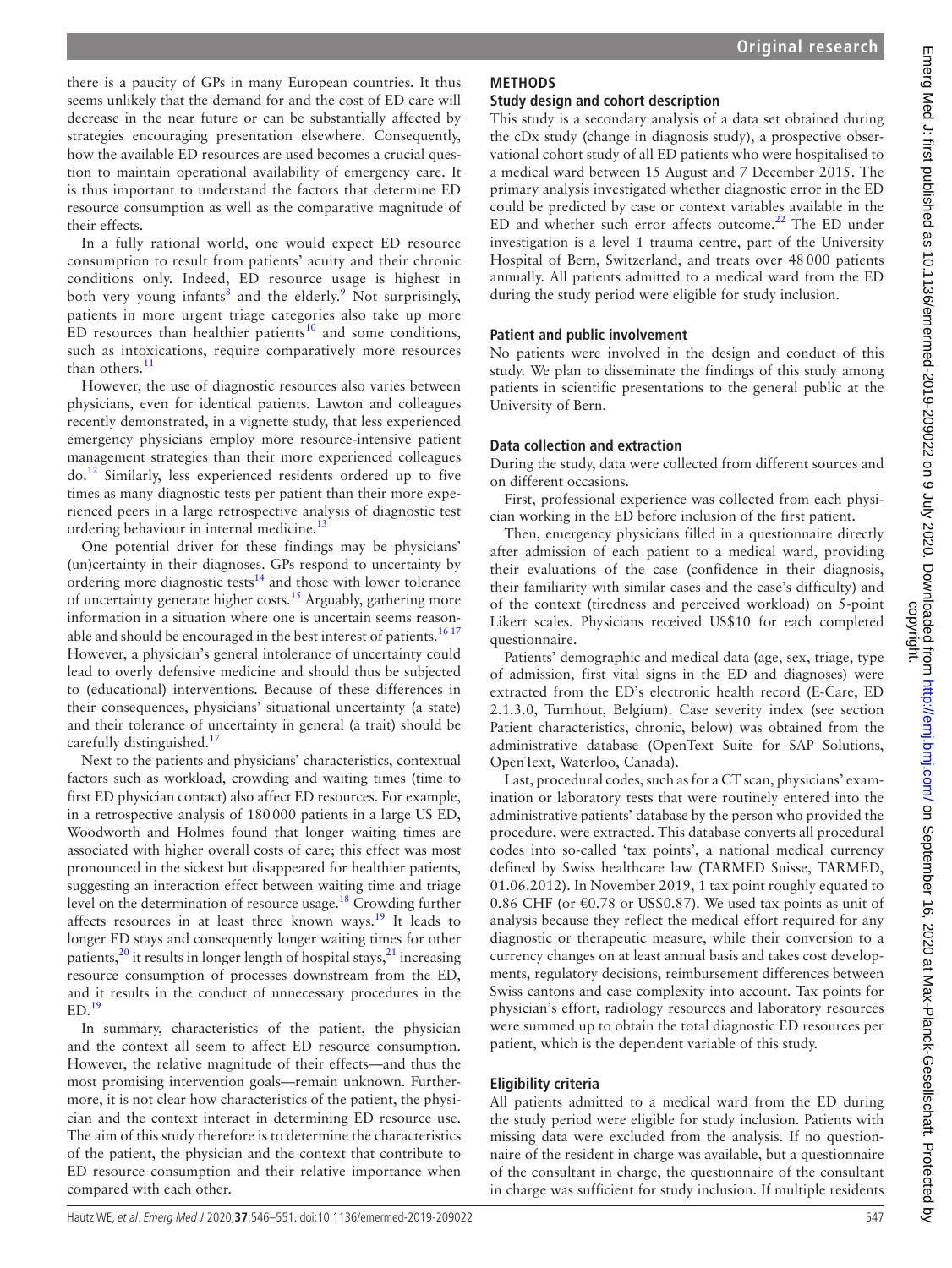<span id="page-2-0"></span>

| Table 1<br>Baseline characteristics of the consultations ( $n=473$ ) |                 |                 |  |  |
|----------------------------------------------------------------------|-----------------|-----------------|--|--|
| Patient's condition (chronic)                                        | Total $(n=473)$ |                 |  |  |
| Age (years), (med (IQR))                                             | 70.5            | $(56.6 - 80.5)$ |  |  |
| Sex (male), (n (%))                                                  | 261             | (55.2)          |  |  |
| Case severity index (points), (med (IQR))                            | 0.9             | $(0.6 - 1.3)$   |  |  |
| Patient's condition (acuity)                                         |                 |                 |  |  |
| Triage category, (n (%))                                             |                 |                 |  |  |
| Highly urgent                                                        | 15              | (3.2)           |  |  |
| Urgent                                                               | 224             | (47.4)          |  |  |
| Semiurgent                                                           | 210             | (44.4)          |  |  |
| Non-urgent                                                           | 24              | (5.1)           |  |  |
| Resuscitation bay, (n (%))                                           | 47              | (9.9)           |  |  |
| Systolic BP <90 mm Hg, (n (%))                                       | 17              | (3.6)           |  |  |
| HR deviation, >110 or <50 bpm, (n (%))                               | 2               | (0.4)           |  |  |
| Oxygen saturation <90%, (n (%))                                      | 19              | (4.0)           |  |  |
| Physician characteristics, (n (%))                                   |                 |                 |  |  |
| Highly experienced (>10 years)                                       | 95              | (20.1)          |  |  |
| Experienced (>5-10 years)                                            | 146             | (30.9)          |  |  |
| Limited experience (>2-5 years)                                      | 219             | (46.3)          |  |  |
| Unexperienced $(\leq 2 \text{ years})$                               | 13              | (2.7)           |  |  |
| Context characteristics                                              |                 |                 |  |  |
| NEDOCS mean, (med (IQR))                                             | 49.5            | $(33.8 - 68.0)$ |  |  |
| Tiredness (1: awake, 5: tired), (med (IQR))                          | 3.0             | $(2-3)$         |  |  |
| Workload (1: low, 5: high), (med (IQR))                              | 3.0             | $(3-4)$         |  |  |
| Night admission, (n (%))                                             | 138             | (29.2)          |  |  |
| Weekend consultation, (n (%))                                        | 111             | (23.5)          |  |  |
| Subjective case difficulty                                           |                 |                 |  |  |
| Uncertainty (1: low, 5: high), (med (IQR))                           | 2.0             | $(1-3)$         |  |  |
| Difficulty (1: low, 5: high), (med (IQR))                            | 2.0             | $(2-3)$         |  |  |
| Unfamiliarity (1: familiar, 5: unfamiliar), (med (IQR))              | 2.0             | $(1-3)$         |  |  |
| Outcome                                                              |                 |                 |  |  |
| Total diagnostic ED resources, (med (IQR))                           | 1172            | $(852 - 1645)$  |  |  |
|                                                                      |                 |                 |  |  |

med, median; NEDOCS, National Emergency Department Overcrowding Score.

were involved in the treatment of a patient, the questionnaire of the physician who treated the patient at the ED for the longest time was considered for analysis.

# **Predictor variables of diagnostic ED resource usage**

Variables were coded so that an increase of the variable would lead to an increase of the total resource consumption if there was an association. All continuous variables were z-standardised (transformed so that their mean was 0 and their SD was 1) to allow for a direct comparison. Next, we grouped variables to meaningful clusters (detailed below), representing the constructs *subjective case difficulty, context characteristics, physician experience, patient's condition (chronic) and patient's condition (acuity*).

# Subjective case difficulty

Physician's situational uncertainty in their diagnosis (the higher, the less certain), perceived case difficulty (the higher, the more difficult) and unfamiliarity (the higher, the less familiar) were grouped into the cluster subjective case difficulty.

# Context characteristics

Five variables were used to describe the context of each consultation: physicians' rating of their tiredness and their subjective workload (obtained from the questionnaire), the mean National Emergency Department Overcrowding Score during the

patients' stay in the ED, as well as two binary variables indicating night-time admission (19:00–06:59) and type of day (workday/ no workday).

## Physician experience

Physicians were described by their work experience recorded as highly experienced (>10 years), experienced (>5–10 years), with limited experience ( $>2-5$  years) and unexperienced ( $\leq 2$ years).

## Patient characteristics, acuity

Variables characterising the patient's acuity condition were triage scale, use of a resuscitation bay and deviations from normal BP, HR and oxygen saturation. The deviation limits were defined based on cut-offs that were associated with poor outcome on ED presentation in the literature: an oxygen saturation below 90%, a systolic BP of less than 90mm Hg and an HR outside the range of 50–110 bpm.

# Patient characteristics, chronic

The patients' chronic condition is characterised by patient's age and sex and the case severity index. The case severity is a positive number assigned to each hospitalised patient for billing purposes; its magnitude is based on comorbidities and diagnosisrelated group.

## **Outcome**

The total emergency diagnostic resources of a patient were defined as the sum of all radiological, laboratory and physician's tax points during the patients' stay at the ED.

# **Statistical methods**

Stata V.13.1 (StataCorp, College Station, Texas, USA) was used to conduct statistical analysis. The distribution of a variable was described by total and relative numbers for categorical variables. Continuous variables were described with the median and IQR.

Univariable linear regression analysis was used to predict total diagnostic resource consumption out of each variable separately.

Because variables in each cluster were positively associated/ correlated with each other ( $\chi^2$  test, Wilcoxon rank-sum test or Spearman rank correlation, see [online supplement 2](https://dx.doi.org/10.1136/emermed-2019-209022)), in each of the five clusters, *case difficulty, context characteristics, physician experience (years of education), patient's condition (chronic*) and *patient's condition (acuity*), one composite score was constructed for each cluster. $^{23}$  The z-transformed variables within each cluster were averaged per patient. The resulting composite was again z-transformed to allow for comparability between clusters.

A multilevel mixed effects linear regression model using Stata's *mixed* command was calculated to model the total ED resource consumption based on the cluster composites with the physician identification number as a random intercept to account for physicians treating more than one patient. Because all prediction variables were z-transformed, the coefficients can be compared to evaluate the impact of each cluster on the EDs diagnostic resource consumption. For sensitivity analysis, two different models were calculated. First, a multilevel mixed effects linear regression model was calculated based on untransformed unpooled potential predictor variables (ie, not from cluster composite scores). Second, we calculated the principal component in each cluster using principal component analysis (Stata's *PCA* command) and performed a multilevel mixed effects linear regression model (physician identification number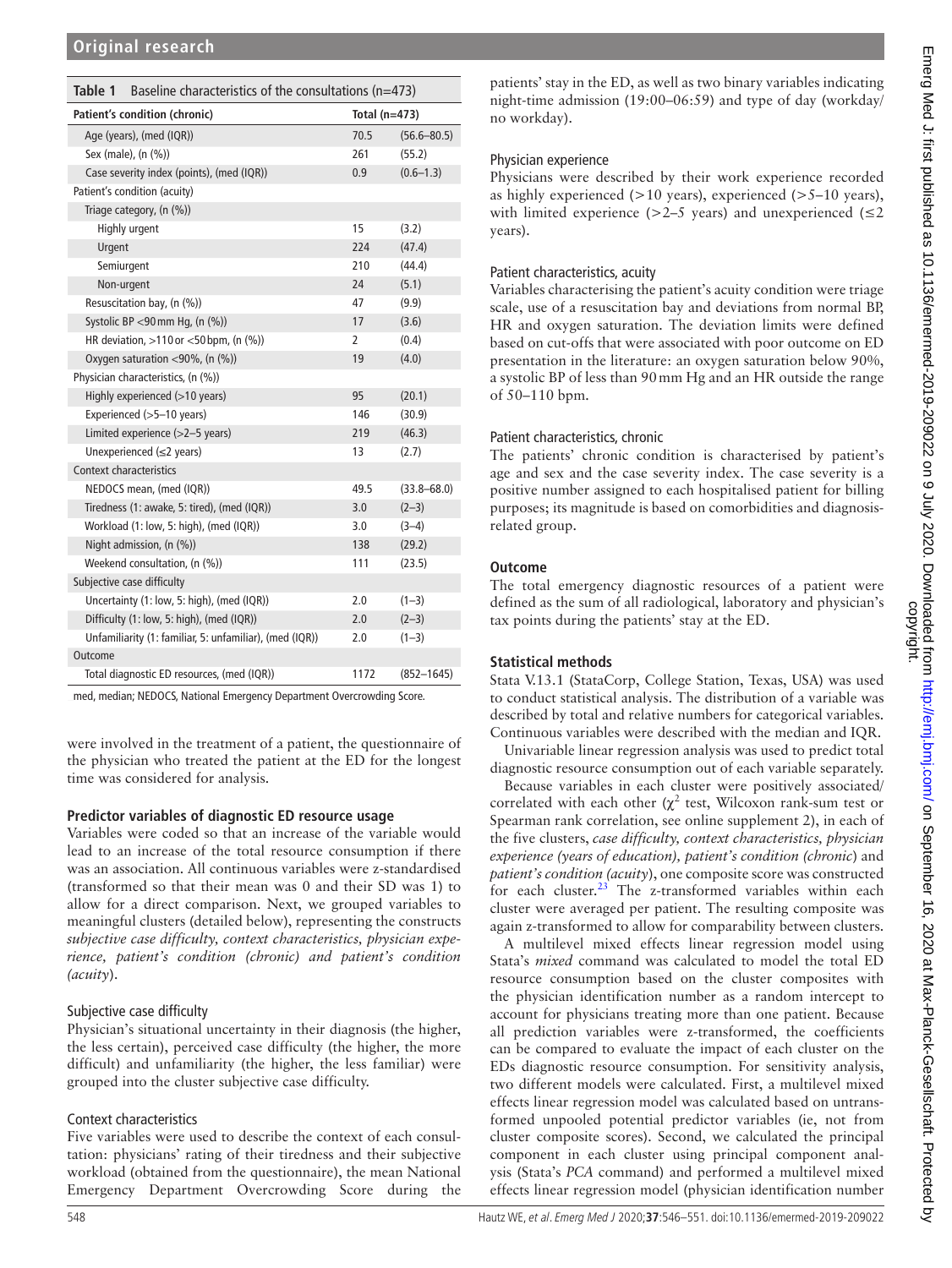

<span id="page-3-0"></span>**Figure 1** Distribution of the total emergency diagnostic resource use  $(n=473)$ .

as the random intercept model) with the z-transformed principal component variables in each cluster.

#### **Results**

Out of 755 eligible medical hospitalisations, 495 (65.6%) questionnaires were returned from physicians. Of these, 4.4% (n=22) had to be excluded because of missing or incomplete data in any of the study predictors, resulting in a total of 473 consultations for analysis.

These patients were treated by 38 different physicians, with a median professional experience of 5 years (IQR: 3–7). The

<span id="page-3-1"></span>**Table 2** Univariable analysis to predict total diagnostic resource

| consumption through a linear regression model in the 473 medical<br>consultations (z-transformed) |             |                             |         |  |  |
|---------------------------------------------------------------------------------------------------|-------------|-----------------------------|---------|--|--|
| <b>Total diagnostic resources</b>                                                                 | Coefficient | 95% CI                      | P value |  |  |
| Patient's condition (chronic)                                                                     |             |                             |         |  |  |
| Age, older                                                                                        | 32.4        | $(-30.8 \text{ to } 95.5)$  | 0.315   |  |  |
| Sex, male                                                                                         | 6.2         | $(-57$ to 69.5)             | 0.846   |  |  |
| Case severity index, more severe                                                                  | 85.7        | (23 to 148.5)               | 0.008   |  |  |
| Patient's condition (acuity)                                                                      |             |                             |         |  |  |
| Triage category, more urgent                                                                      | 186.8       | (125.9 to 247.8)            | < 0.001 |  |  |
| Resuscitation bay, yes                                                                            | 135.6       | $(73.5 \text{ to } 197.6)$  | < 0.001 |  |  |
| Systolic BP <90 mm Hg, yes                                                                        | 70          | (7.1 to 132.9)              | 0.029   |  |  |
| HR deviation, >110 or <50 bpm, yes                                                                | $-36.4$     | $(-99.5 \text{ to } 26.7)$  | 0.258   |  |  |
| Oxygen saturation <90%, yes                                                                       | 8.8         | $(-54.4 \text{ to } 72)$    | 0.785   |  |  |
| Physician's characteristics                                                                       |             |                             |         |  |  |
| Experienced, less                                                                                 | 40.5        | $(-22.6 \text{ to } 103.6)$ | 0.208   |  |  |
| Context characteristics                                                                           |             |                             |         |  |  |
| Tiredness, more                                                                                   | 20.1        | $(-43.1 \text{ to } 83.2)$  | 0.533   |  |  |
| Workload NEDOCS (objective),<br>higher                                                            | $-9.7$      | $(-72.9 \text{ to } 53.5)$  | 0.763   |  |  |
| Workload (subjective), higher                                                                     | 28.3        | $(-34.8 \text{ to } 91.5)$  | 0.378   |  |  |
| Night admission, yes                                                                              | $-19.4$     | $(-82.6 \text{ to } 43.8)$  | 0.546   |  |  |
| Weekend consultation, no                                                                          | $-17.8$     | $(-81$ to $45.4)$           | 0.581   |  |  |
| Subjective case difficulty                                                                        |             |                             |         |  |  |
| Insecurity, higher                                                                                | 101.9       | (39.4 to 164.5)             | 0.001   |  |  |
| Difficulty, higher                                                                                | 175.5       | (114.3 to 236.7)            | < 0.001 |  |  |
| Familiarity, less familiar                                                                        | 126.7       | (64.5 to 188.9)             | < 0.001 |  |  |
| NEDOCS National Emergency Department Overcrowding Scere                                           |             |                             |         |  |  |

al Emergency Department Overcrowding

Hautz WE, et al. Emerg Med J 2020;**37**:546–551. doi:10.1136/emermed-2019-209022 549

<span id="page-3-2"></span>**Table 3** Multilevel mixed effects linear regression model (physician identification number as the random intercept model) to predict the total ED diagnostic resource use out of the pooled variables for physicians and patients' characteristics (z-transformed variables)  $(n=473)$ 

| <b>Total ED diagnostic resources</b>                        | Coefficient | 95% CI                     | P value |
|-------------------------------------------------------------|-------------|----------------------------|---------|
| Patient's condition (chronic), older/<br>more comorbidities | 51.0        | $(-9.4 \text{ to } 111.4)$ | 0.098   |
| Patient's condition (acuity), more<br>urgent                | 126.0       | $(65.5 \text{ to } 186.6)$ | < 0.001 |
| Physician's experience, less                                | 27.9        | $(-32.7 \text{ to } 88.5)$ | 0.367   |
| Context characteristics, worse                              | $-3.4$      | $(-63.7 \text{ to } 57.0)$ | 0.913   |
| Subjective case difficulty, more<br>difficult               | 147.5       | (87.3 to 207.7)            | < 0.001 |
| Constant                                                    | 1333.9      | (1273.8 to 1393.9)         | < 0.001 |

median number of included patients seen per physician during the study period was 6 (IQR 4–10). The consultation characteristics are detailed in [table](#page-2-0) 1 and [online supplement 1](https://dx.doi.org/10.1136/emermed-2019-209022).

The median total ED resource use was 1172 (IQR: 852–1645) tax points. Physicians' effort made up for 43.6% of the total resource use followed by laboratory (29.7%) and radiological resources (26.7%), see [figure](#page-3-0) 1.

In univariable analysis, the case severity index  $(p=0.008)$ , the triage category ( $p < 0.001$ ), resuscitation bay use ( $p < 0.001$ ), a systolic BP below 90 mm Hg ( $p=0.029$ ), as well the subjective case difficulty variables insecurity, difficulty and familiarity (all p≤0.001) showed a significant positive association with the total ED resource use (see [table](#page-3-1) 2).

The multilevel mixed effects linear regression model revealed a significant association of total ED resource consumption with the composite scores for subjective case difficulty and patient's acuity, but not for context, physician experience or patient's chronic characteristics, with the highest coefficient for subjective case difficulty, see [table](#page-3-2) 3. The intraclass correlation coefficient for the mixed effects model with physician identification number as the random effect was 0.006 (95% CI 0.000 to 0.870), suggesting that diagnostic resource consumption is independent of the physician per se.

The sensitivity analysis considering all unpooled, untransformed predictor variables showed a significant association with case severity index  $(p=0.01)$ , more urgent triage category ( $p < 0.001$ ), resuscitation bay ( $p = 0.015$ ) and difficulty (p<0.001), see [online supplement 3.](https://dx.doi.org/10.1136/emermed-2019-209022) Using principal component analysis to obtain a variable for each cluster, the final model confirmed significant associations with the principal component for subjective case difficulty and patient's acuity with coefficients of a magnitude comparable to the primary analysis, see [online](https://dx.doi.org/10.1136/emermed-2019-209022) [supplement 4.](https://dx.doi.org/10.1136/emermed-2019-209022)

#### **Discussion**

Previous research suggests that characteristics of the patient, the physician and the context all determine how much resources will be invested in the diagnostic process. $8-10^{-12}$ –15 24 25 To the best of our knowledge, our analysis is the first to assess the relative importance of each of these factors in combination and to thus allow for the identification of the most promising targets for interventions. We find that diagnostic resource consumption in the ED is to the largest degree dependent on physicians' ratings of case difficulty (ie, their perceived situational level of uncertainty, familiarity and difficulty), followed by the patients' acuity with about a 20% difference. Notably, resource consumption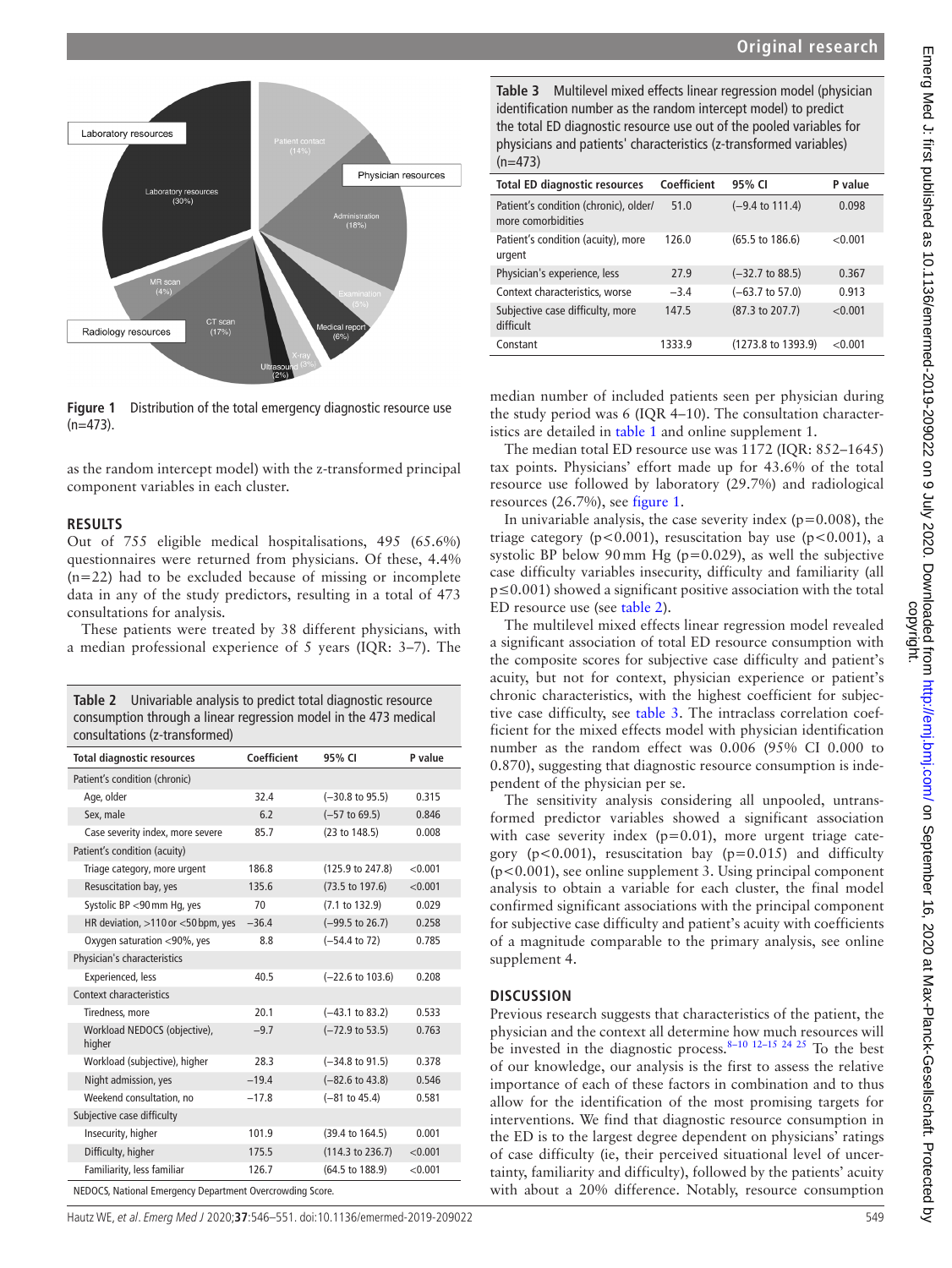seems neither to be affected by physician experience, nor are some physicians generally investing more resources than others (although this finding is limited by the low number of patients per physician in our data set). Likewise, contextual factors such as physicians' workload or fatigue or the patients' chronic conditions seem to have no measurable impact on ED resource consumption.

These results have several implications. First, it is unlikely that the preferred use of experienced physicians will reduce the consumption of diagnostic resources in EDs. Similarly, reducing the workload per ED physician is unlikely to have any impact on diagnostic resources per case, although there are plenty of other reasons to limit physician workload in the ED.<sup>[26](#page-5-23)</sup> Second, while the acuity of the patient per se is the very justification for the existence of emergency medicine, the subjective assessment of the difficulty of a case by the attending physician could be a goal of possible interventions. It remains an open question whether it should be. $<sup>1</sup>$ </sup>

On the one hand, the confidence of physicians in their diagnostic ability overall is essentially independent of their diagnostic performance but rather an expression of their self-conception.<sup>[27](#page-5-24)</sup> Some have thus argued that medicine and medical education alike should strive to instil tolerance of uncertainty to a certain degree in its trainees and abandon our 'stubborn quest for diag-nostic certainty<sup>[28](#page-5-25)</sup> in a fundamentally uncertain environment.<sup>2</sup> Recent experimental evidence suggests that indeed, those emergency physicians with higher general tolerance of uncertainty adopt less resource-intensive patient management strategies.<sup>[12](#page-5-11)</sup>

On the other hand, physicians' situational confidence (sometimes termed self-monitoring) is known to correlate well with the accuracy of their diagnosis in a concrete case.<sup>27</sup> If at all distorted, then physicians seem to be rather overconfident about their diagnostic performance. Consequently, one could argue that physicians who respond to their situational uncertainty by investing more resources in further diagnostic tests are actually acting in the best interest of their patients. If situational uncertainty is actually an expression of an increased risk of misdiagnosis (as suggested by various studies (eg, reference [27](#page-5-24))), then it would be desirable, and even necessary, for the insecure physician to use more diagnostic means to follow-up on his or her metacognitive judgement of feeling uncertain.<sup>[16](#page-5-15)</sup>

These arguments ultimately raise the question of whether the situational uncertainty of a physician is appropriate or not.<sup>17</sup> If uncertainty results from incomplete, unreliable or contradictory information and is associated with misdiagnosis, then uncertainty is a useful indication that the use of more resources would be appropriate. However, if uncertainty results from a lack of experience with similar cases, the misinterpretation of information or simply a lack of knowledge, then uncertainty and its tolerance would certainly be a good interventional target. Consequently, developing methods to help physicians identify the sources of their uncertainty (or use the right cues to inform their metacognitive judgement of certainty) could prove a fruitful avenue for further research. One rather accessible source of better calibration of confidence with accuracy could simply be collaboration with a colleague, a behaviour that frequently occurs in emergency rooms and educational environments anyway.

The interpretation of our findings warrants consideration of several limitations. First, this study reports findings from a single centre only. Second, we only included patients hospitalised to an internal medicine ward, potentially limiting the transferability of our findings to other patient populations, especially those patients discharged from the ED. This limitation is however accompanied by one of the key strengths of

the study, because our inclusion criteria result in a homogenous population where the effect of outliers in resource consumption, such as patients admitted for social or palliative reasons on the one hand or patients under resuscitation or suffering from major trauma on the other, is limited. Third, the large constant in multilevel liner mixed regression ([table](#page-3-2) 3) suggests that all predictor variables assessed in our study jointly only predict a small part of resource consumption overall. Fourth, a response bias cannot be excluded (response rate: 65.6%), although whether or not physicians filled in a questionnaire was independent of the patients' acuity, gender, or mode of presentation, weekday, daytime or ED crowding in a sensitivity analysis. Furthermore, in 53.7% of the cases our analysis is based on the questionnaire by the consultant, not the resident in charge of that patient. We did not find any systematic variation between questionnaires filled in by either group, but it is nevertheless possible that consultants responded somehow differently than residents. Last, it should be acknowledged that technically, our results demonstrate an association of physicians' certainty and patient acuity with diagnostic resource consumption, not a causal relationship.

## **Conclusion**

Diagnostic resource consumption in the emergency room is mostly affected by physicians' situational confidence and — to a lesser degree — patient acuity. Neither the physician per se, nor the context or the patients' chronic conditions explain resource consumption. Whether we should aim at altering physician's perceived confidence ultimately depends on its source and its predictive value for accuracy.

**Contributors** All authors contributed to the conception of the study, analysis and interpretation of the results and the final approval of the manuscript. Study design: MM, WEH, SS. Data analysis: MM, SKS. Drafting the manuscript: WEH, MM. Critical revision of the manuscript for intellectual content: WEH, TCS, SCH, JEK, SKS, TB, AE, SS, MM.

**Funding** MM was funded by the Bangarter Foundation and the Swiss Academy of Medical Sciences through the 'Young Talents in Clinical Research' grant (TCR 14/17) as well as through a CTU grant of Inselgruppe.

**Competing interests** WEH received speaker honorariums from the AO Foundation in Zurich and research funding from Mundipharma Medical Basel. TCS has received research grants or lecture fees from Bayer, Boehringer Ingelheim and Daiichi-Sankyo and the Gottfried and Julia Bangerter-Rhyner Foundation.

**Patient and public involvement** Patients and/or the public were not involved in the design, or conduct, or reporting, or dissemination plans of this research.

**Patient consent for publication** Not required.

**Ethics approval** The cDx study was classified as a quality evaluation study by the local institutional review board (KEK 197/15) and the need for informed consent was waived.

**Provenance and peer review** Not commissioned; externally peer reviewed.

**Data availability statement** Data are available upon reasonable request. The data used to support the findings of this study are available from the corresponding author upon request for researchers eligible to work with codified health data under Swiss legislation. Eligibility will be determined by the ethics committee.

**Open access** This is an open access article distributed in accordance with the Creative Commons Attribution Non Commercial (CC BY-NC 4.0) license, which permits others to distribute, remix, adapt, build upon this work non-commercially, and license their derivative works on different terms, provided the original work is properly cited, appropriate credit is given, any changes made indicated, and the use is non-commercial. See: [http://creativecommons.org/licenses/by-nc/4.0/.](http://creativecommons.org/licenses/by-nc/4.0/)

#### **ORCID iDs**

Wolf E Hautz<http://orcid.org/0000-0002-2445-984X> Thomas C Sauter <http://orcid.org/0000-0002-6646-5789> Juliane E Kämmer<http://orcid.org/0000-0001-6042-8453> Martin Müller<http://orcid.org/0000-0003-4067-7174>